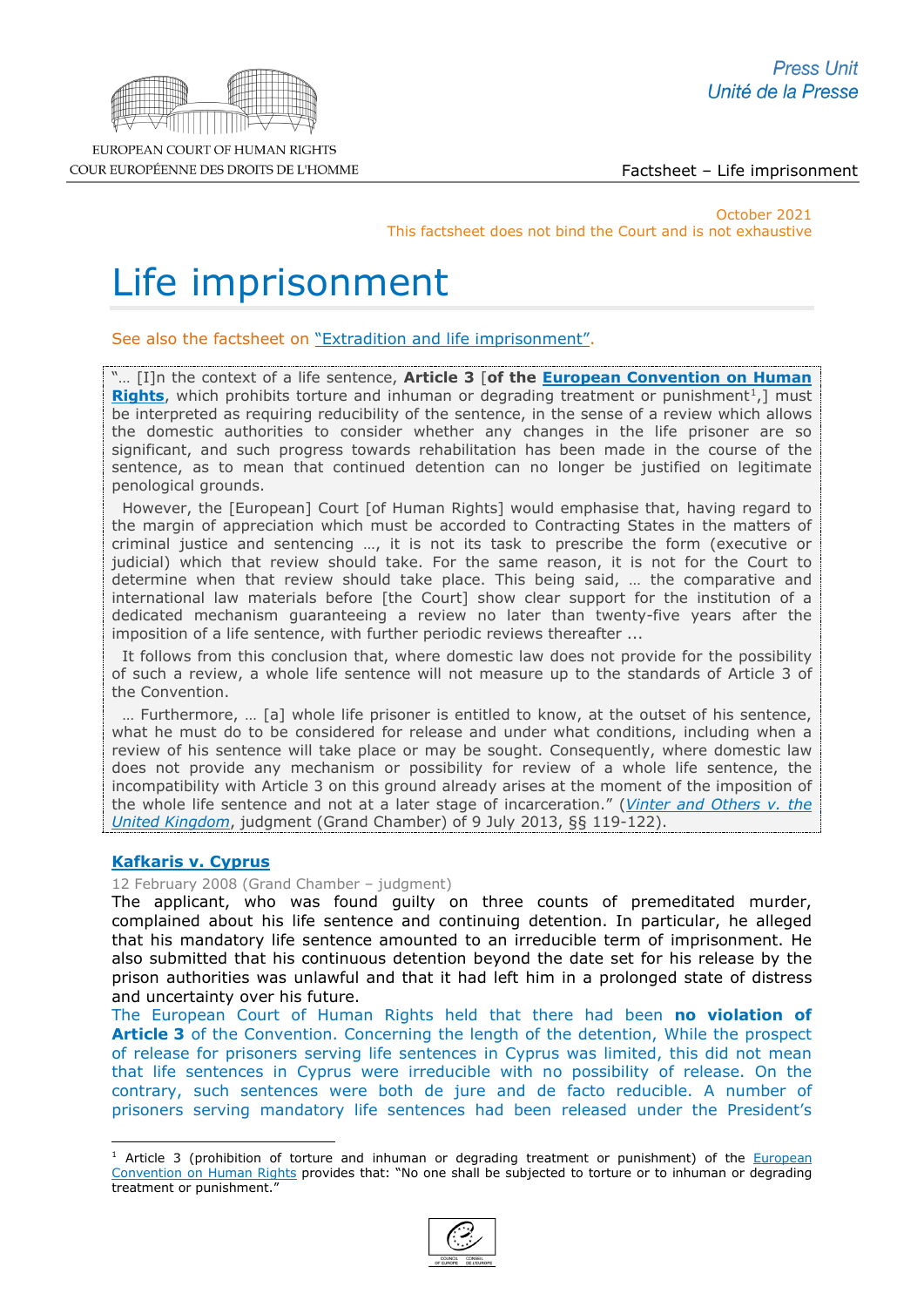constitutional powers and life prisoners could benefit from the relevant provisions at any time without having to serve a minimum period of imprisonment. Accordingly, although there were shortcomings in the procedure in place and reforms were under way, the applicant could not claim that he had been deprived of any prospect of release or that his continued detention – though long – constituted inhuman or degrading treatment.

*See also*: **[Kafkaris v. Cyprus](http://hudoc.echr.coe.int/sites/fra/pages/search.aspx?i=001-105438)**, decision on the admissibility of 21 June 2011 (which declared the application inadmissible because it was substantially the same as the previous one); **[Lynch and Whelan v. Ireland](http://hudoc.echr.coe.int/fre?i=001-122446)**, decision on the admissibility of 18 June 2013.

## **[Garagin v. Italy](http://hudoc.echr.coe.int/sites/fra/pages/search.aspx?i=002-2187)**

29 April 2008 (decision on the admissibility)

The applicant was sentenced by two different Italian courts in 1995 and 1997 to twenty-eight and thirty years' imprisonment. He could expect to be released in March 2021, or sooner if granted remission of sentence. In 2006, however, the Rome Assize Court of Appeal, referring to the relevant case-law of the Court of Cassation, declared that the applicant should serve a life sentence.

The Court declared the application **inadmissible** as manifestly ill-founded. It observed in particular that in the Italian legal system a person sentenced to life imprisonment might be granted more lenient conditions of detention, or early release. Referring to the principles set forth in its *Kafkaris v. Cyprus* judgment (see above), the Court found that in Italy life sentences were reducible *de jure* and *de facto*. It could not be said, therefore, that the applicant had no prospect of release or that his detention in itself, albeit lengthy, amounted to inhuman or degrading treatment. The mere fact of giving him a life sentence did thus not attain the necessary level of gravity to bring it within the scope of Article 3 of the Convention.

#### **[Streicher v. Germany](http://hudoc.echr.coe.int/sites/fra/pages/search.aspx?i=001-91620)**

#### **[Meixner v. Germany](http://hudoc.echr.coe.int/sites/fra/pages/search.aspx?i=003-2938799-3232312)**

10 February 2009 (decision on the admissibility) November 2009 (decision on the admissibility)

Sentenced to life imprisonment, the applicants requested a suspension of their sentence after fifteen years' imprisonment. The competent court refused the request, on the grounds that there was a high risk of the applicants again committing crimes when released.

The Court declared both applications **inadmissible** as manifestly ill-founded, finding that the applicants were not deprived of hope of being released again, as German law provided for a parole system and they could therefore lodge a new request to be released on probation.

## **[Léger v. France](http://hudoc.echr.coe.int/sites/fra/pages/search.aspx?i=003-1636723-1714833)**

30 March 2009 (Grand Chamber – strike-out judgment)

The applicant was sentenced to life imprisonment in 1966, no minimum term being set. He alleged in particular that in practice his continued detention for more than 41 years was tantamount to a whole-life sentence and therefore constituted inhuman and degrading treatment. Released on licence with effect from October 2005 until October 2015, the applicant died in July 2008.

In its Chamber [judgment](http://hudoc.echr.coe.int/fre?i=003-1636723-1714833) of 11 April 2006, the Court held, by five votes to two, that there had been no violation of Article 3 of the Convention. Noting in particular that, after 15 years of imprisonment, the applicant had been able to request his release on licence at regular intervals and had been protected by procedural safeguards, the Chamber found that he could not therefore assert that he had been deprived of all hope of obtaining partial remission of his sentence, which was not irreducible. Accordingly, the applicant's prolonged detention had not as such, however long it had been, constituted inhuman or degrading treatment.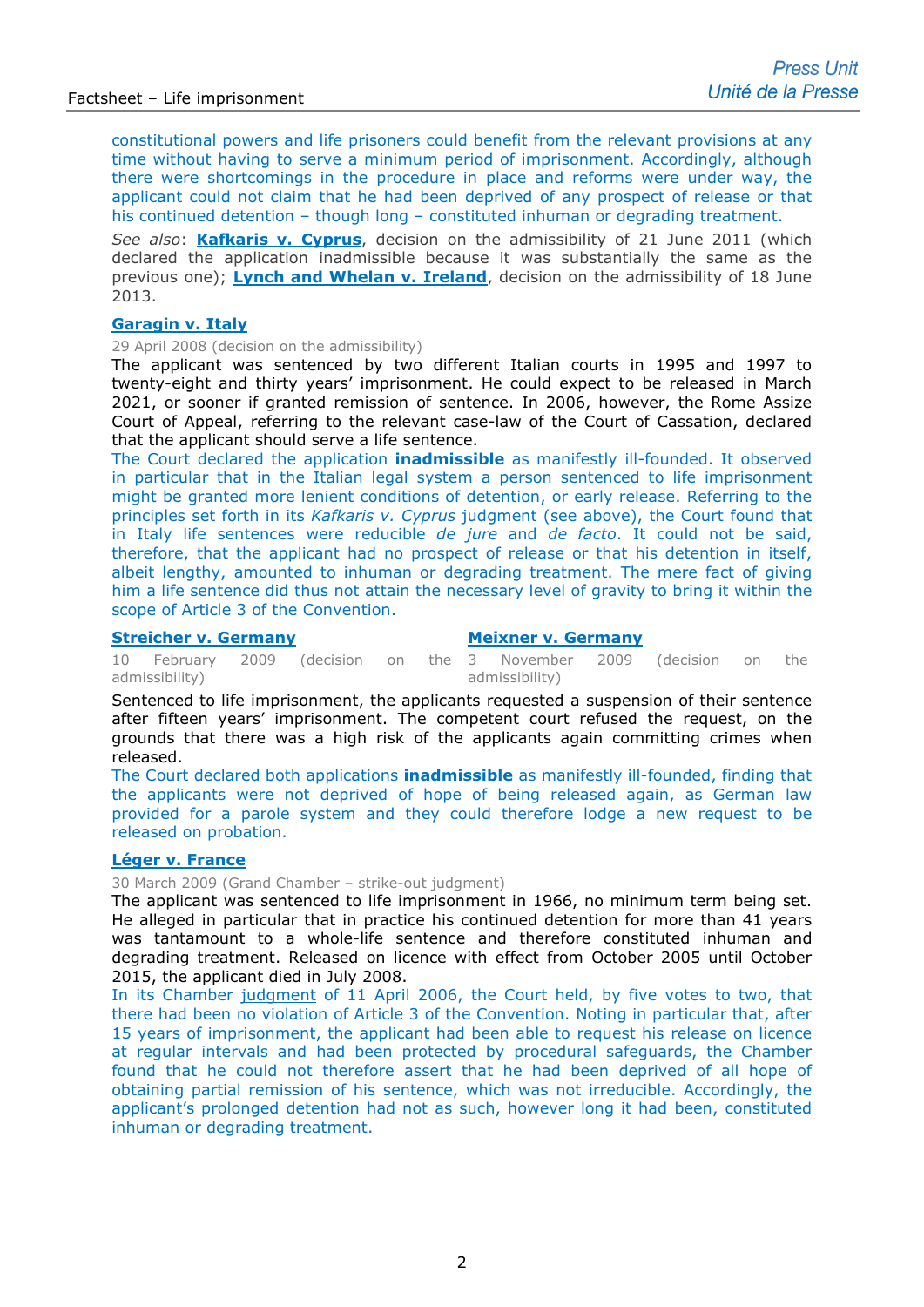In September 2006 the Panel of five judges of the Grand Chamber accepted the applicant's request that the case be referred to the Grand Chamber<sup>[2](#page-2-0)</sup>. In its judgment of 30 March 2009 the Grand Chamber noted that the applicant had been found dead in his home on 18 July 2008 and that the ensuing request to pursue the proceedings in his place had been submitted by someone who had provided no evidence either of her status as an heir or a close relative of the applicant, or of any legitimate interest. Nor did the Grand Chamber consider that respect for human rights required the examination of the case to be continued, given that the relevant domestic law had in the meantime changed and that similar issues in other cases before the Court had been resolved. It therefore decided to **strike** the case **out** of its list of cases, in application of Article 37 (striking out applications) of the Convention

#### **[Iorgov \(no. 2\) v. Bulgaria](http://hudoc.echr.coe.int/sites/fra/pages/search.aspx?i=002-810)**

#### 2 September 2010 (judgment)

Convicted of murder in 1990, the applicant's original death sentence was commuted to life imprisonment without commutation in 1999. He complained in particular that his sentence, which had denied him any possibility of early release, had been inhuman and degrading.

The Court held that there had been **no violation of Article 3** of the Convention. The applicant, having been sentenced to life imprisonment without commutation, could admittedly not be released on licence under domestic law, since that measure was applicable only to prisoners serving fixed-term sentences. Nor could his sentence be commuted to a fixed-term sentence. Nevertheless, the possibility of an adjustment of his sentence, and of his eventual release, did exist in domestic law in the form of a pardon or commutation by the Vice-President. It followed that a life sentence without commutation was not an irreducible penalty *de jure*. In the applicant's case, the Court observed that, by the time he had lodged his complaint in August 2002, he had served only thirteen years of his life sentence. Moreover, he had submitted an application for presidential clemency, which had been examined and rejected by the appropriate committee. Neither the legislation nor the authorities prevented him from submitting a new application to the Vice-President. Accordingly, it had not been proved beyond reasonable doubt that the applicant would never have his sentence reduced in practice and it had not been established that he was deprived of all hope of being released from prison one day.

*See also*, among others: **[Todorov v. Bulgaria](http://hudoc.echr.coe.int/fre?i=001-106160)** and **[Simeonovi v. Bulgaria](http://hudoc.echr.coe.int/fre?i=001-106162)**, decisions on the admissibility of 23 August 2011; **[Dimitrov and Ribov v. Bulgaria](http://hudoc.echr.coe.int/eng?i=001-107571)**, decision of 8 November 2011; **[Iordan Petrov v. Bulgaria](http://hudoc.echr.coe.int/eng?i=001-108783)**, judgment of 24 January 2012; **[Kostov v.](http://hudoc.echr.coe.int/eng?i=001-109281)  [Bulgaria](http://hudoc.echr.coe.int/eng?i=001-109281)**, decision on the admissibility of 14 February 2012.

#### **[Törköly v. Hungary](http://hudoc.echr.coe.int/eng?i=001-104602)**

### 5 April 2011 (decision on the admissibility)

This case concerned a life sentence without any eligibility on parole before 40 years.

The Court declared **inadmissible** as being manifestly ill-founded the applicant's complaint that the sentence in question amounted to inhuman and degrading treatment. Although the applicant would only become eligible for conditional release in 2044, that is, when he would be 75 years old, it considered that the judgment imposed on the applicant guaranteed a distant but real possibility for his release. In addition, the Court noted that the applicant might be granted presidential clemency even earlier, at any time after his conviction. It therefore concluded that the life sentence was reducible *de jure* and *de facto.*

<span id="page-2-0"></span><sup>&</sup>lt;sup>2</sup>. Under Article 43 (referral to the Grand Chamber) of the European Convention on Human Rights, within three months from the date of a Chamber judgment, any party to the case may, in exceptional cases, request that the case be referred to the 17-member Grand Chamber of the Court. In that event, a panel of five judges considers whether the case raises a serious question affecting the interpretation or application of the Convention or its protocols, or a serious issue of general importance, in which case the Grand Chamber will deliver a final judgment. If no such question or issue arises, the panel will reject the request, at which point the judgment becomes final.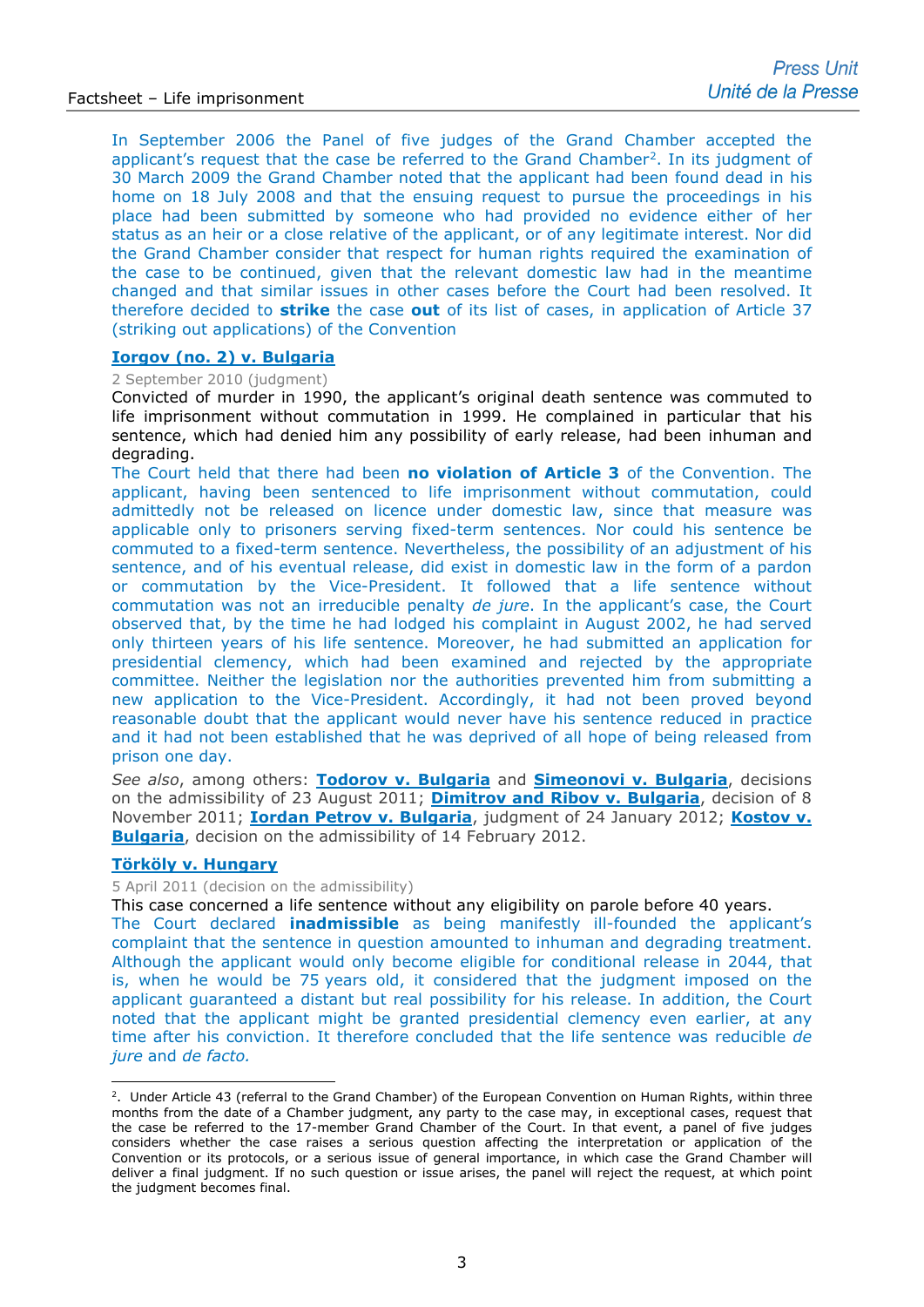## **[Vinter and Others v. the United Kingdom](http://hudoc.echr.coe.int/fre?i=003-4429521-5325447)**

#### 9 July 2013 (Grand Chamber – judgment)

The three applicants in this case had been given whole life orders, meaning they could not be released other than at the discretion of the Justice Secretary, who would only do so on compassionate grounds (for example, in case of terminal illness or serious incapacitation). They complained that their imprisonment for life amounted to inhuman and degrading treatment as they had no hope of release.

The Grand Chamber held that there had been a **violation of Article 3** of the Convention, finding that the requirements of that provision had not been met in relation to any of the three applicants. The Court considered in particular that, for a life sentence to remain compatible with Article 3, it had to be reducible, or in other words there had to be a prospect of the prisoner's release and the possibility of a review of the sentence. It noted that there was clear support in European and international law and practice for those principles, with the large majority of Convention Contracting States not actually imposing life sentences at all or, if they did, providing for a review of life sentences after a set period (usually 25 years' imprisonment). In the applicants' case, the Court noted that domestic law concerning the Justice Secretary's power to release a person subject to a whole life order was unclear. In addition, prior to 2003 a review of the need for a whole life order had automatically been carried out by a Minister 25 years into the sentence. This had been eliminated in 2003 and no alternative review mechanism put in place. In these circumstances, the Court was not persuaded that the applicants' whole life sentences were compatible with the Convention. In finding a violation in this case, however, the Court did not intend to give the applicants any prospect of imminent release. Whether or not they should be released would depend, for example, on whether there were still legitimate penological grounds for their continued detention and whether they should continue to be detained on grounds of dangerousness. These questions were not in issue in this case and were not the subject of argument before the Court.

## **[Öcalan v. Turkey \(no. 2\)](http://hudoc.echr.coe.int/eng-press?i=003-4703714-5709561)**

## 18 March 2014 (judgment)

The applicant, the founder of the PKK (Kurdistan Workers' Party), an illegal organisation, complained mainly about the irreducible nature of his sentence to life imprisonment, and about the conditions of his detention in İmralı Prison (Bursa, Turkey). Following the August 2002 abolition in Turkey of the death penalty in peace time, the Ankara State Security Court had in October 2002 commuted the applicant's death sentence to life imprisonment.

The Court held that there had been **a violation of Article 3** of the Convention as regards the applicant's sentence to life imprisonment without any possibility of conditional release, finding that, in the absence of any review mechanism, the life prison sentence imposed on the applicant constituted an irreducible sentence that amounted to inhuman treatment. The Court observed in particular that, on account of his status as a convicted person sentenced to aggravated life imprisonment for a crime against State security, it was clearly prohibited for him to apply for release throughout the duration of his sentence. Moreover, whilst it was true that under Turkish law the President of the Republic was entitled to order the release of a person imprisoned for life who was elderly or ill, that was release on compassionate grounds, different from the notion of "prospect of release". Similarly, although the Turkish legislature regularly enacted laws of general or partial amnesty, the Court had not been shown that there was such a governmental plan in preparation for the applicant or that he had thereby been offered a prospect of release.

*See also*: **[Kaytan v. Turkey](http://hudoc.echr.coe.int/fre?i=001-157339)**, judgment of 15 September 2015; **[Gurban v. Turkey](http://hudoc.echr.coe.int/fre?i=001-159194)**, judgment of 15 December 2015; **[Boltan v. Turkey](http://hudoc.echr.coe.int/fre?i=001-191123)**, judgment of 12 February 2019.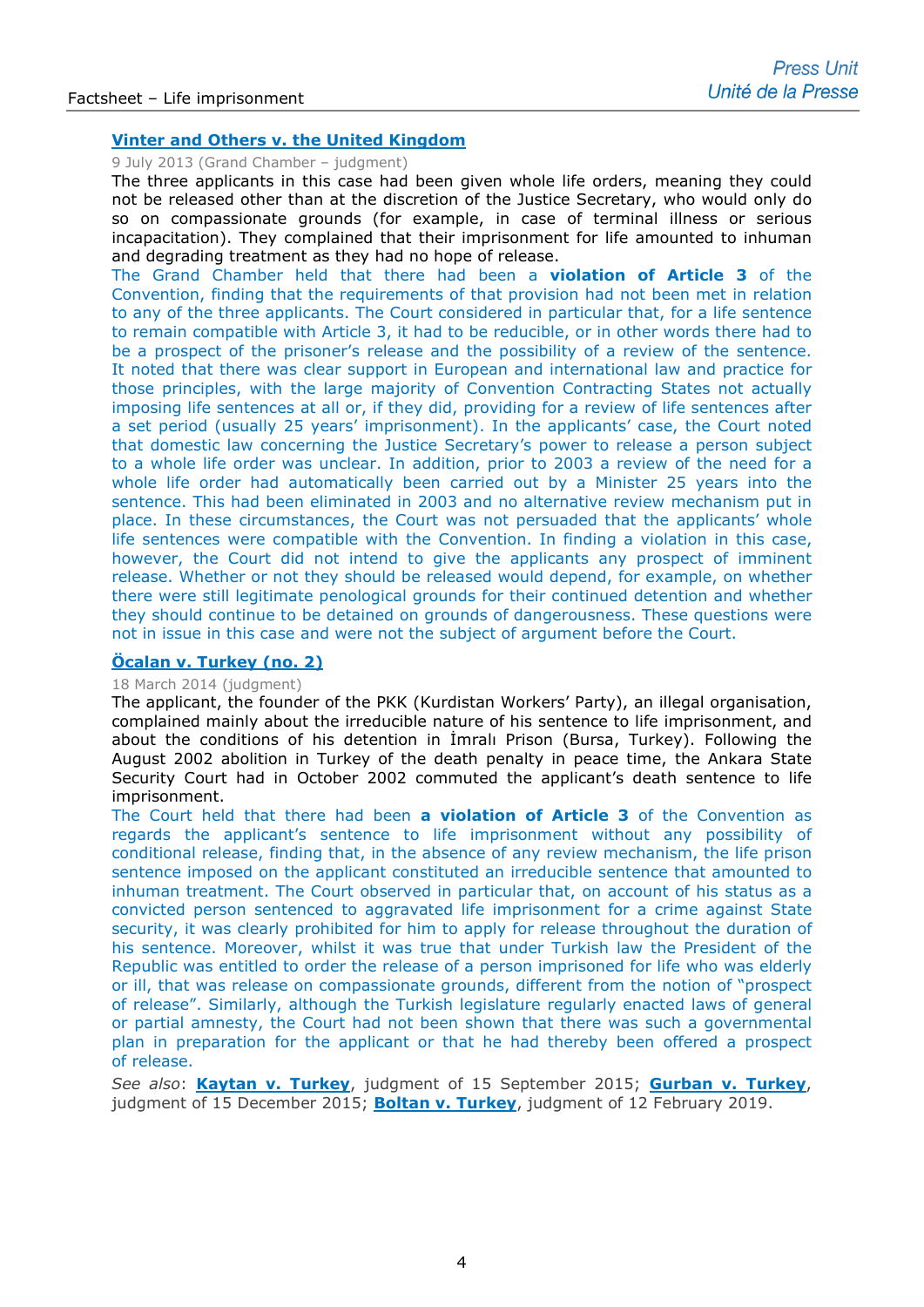## **[László Magyar v. Hungary](http://hudoc.echr.coe.int/eng-press?i=003-4764328-5797216)**

#### 20 May 2014 (judgment)

The applicant was convicted of murder, robbery and several other offences and was sentenced to life imprisonment without eligibility for parole. Although the Hungarian Fundamental law provided for the possibility of a presidential pardon, since the introduction of whole life terms in 1999, there had been no decision to grant clemency to any prisoner serving such a sentence. The applicant complained mainly that his imprisonment for life without eligibility for parole amounted to inhuman and degrading treatment as it was irreducible.

The Court held that there had been a **violation of Article 3** of the Convention as concerned the applicant's life sentence without eligibility for parole. It was in particular not persuaded that Hungarian law allowed life prisoners to know what they had to do to be considered for release and under what conditions. In addition, the law did not guarantee a proper consideration of the changes in the life of prisoners and their progress towards rehabilitation. Therefore, the Court concluded that the sentence of the applicant could not be regarded as reducible, which amounted to a violation of Article 3.

Moreover, the Court held that this case disclosed a systemic problem which could give rise to similar applications. Therefore, for the proper implementation of the judgment, it invited Hungary, under **Article 46** (binding force and execution of judgments) of the Convention, to put in place a reform of the system of review of whole life sentences to guarantee the examination in every case of whether continued detention is justified on legitimate grounds and to enable whole life prisoners to foresee what they must do to be considered for release and under what conditions. The Court also reiterated that States enjoyed wide discretion ("margin of appreciation") in deciding on the appropriate length of prison sentences for specific crimes. Therefore, the mere fact that a life sentence could eventually be served in full, did not make it contrary to Article 3 of the Convention. Accordingly, review of whole life sentences did not necessarily have to lead to the release of the prisoners in question.

## **[Harakchiev and Tolumov v. Bulgaria](http://hudoc.echr.coe.int/eng-press?i=003-4815714-5871896)**

## 8 July 2014 (judgment)

This case essentially concerned life imprisonment without commutation, which was introduced in Bulgaria in December 1998 following the abolition of the death penalty, as well as the strict detention regime in which life prisoners are held. The two applicants were serving sentences of life imprisonment, the first applicant without commutation, the second with commutation. They both complained of their conditions of detention and of the lack of an effective domestic remedy. In addition, the first applicant maintained that his sentence of life imprisonment without commutation amounted to inhuman and degrading punishment as it implied that he could never be rehabilitated and would have to spend the rest of his life in prison.

The Court held that there had been a **violation of Article 3** of the Convention, as concerned the first applicant's inability to obtain a reduction of his sentence of life imprisonment without commutation from the time when it became final. Confirming in particular that the mere imposition of a sentence of life imprisonment was not in itself contrary to the prohibition of inhuman and degrading treatment set out in Article 3 of the Convention, the Court however went on to say that from the time when the applicant's sentence had become final – November 2004 – to the beginning of 2012, his sentence of life imprisonment without commutation had amounted to inhuman and degrading treatment as he had neither had a real prospect of release nor a possibility of review of his life sentence, this being aggravated by the strict regime and conditions of his detention limiting his rehabilitation or self-reform. During that time, the presidential power of clemency that could have made the applicant's sentence reducible and the way in which it was exercised was indeed opaque, lacking formal or even informal safeguards. Nor were there any concrete examples of a person serving a sentence of life imprisonment without commutation being able to obtain an adjustment of that sentence. Furthermore, whilst there was no right to rehabilitation under the Convention, State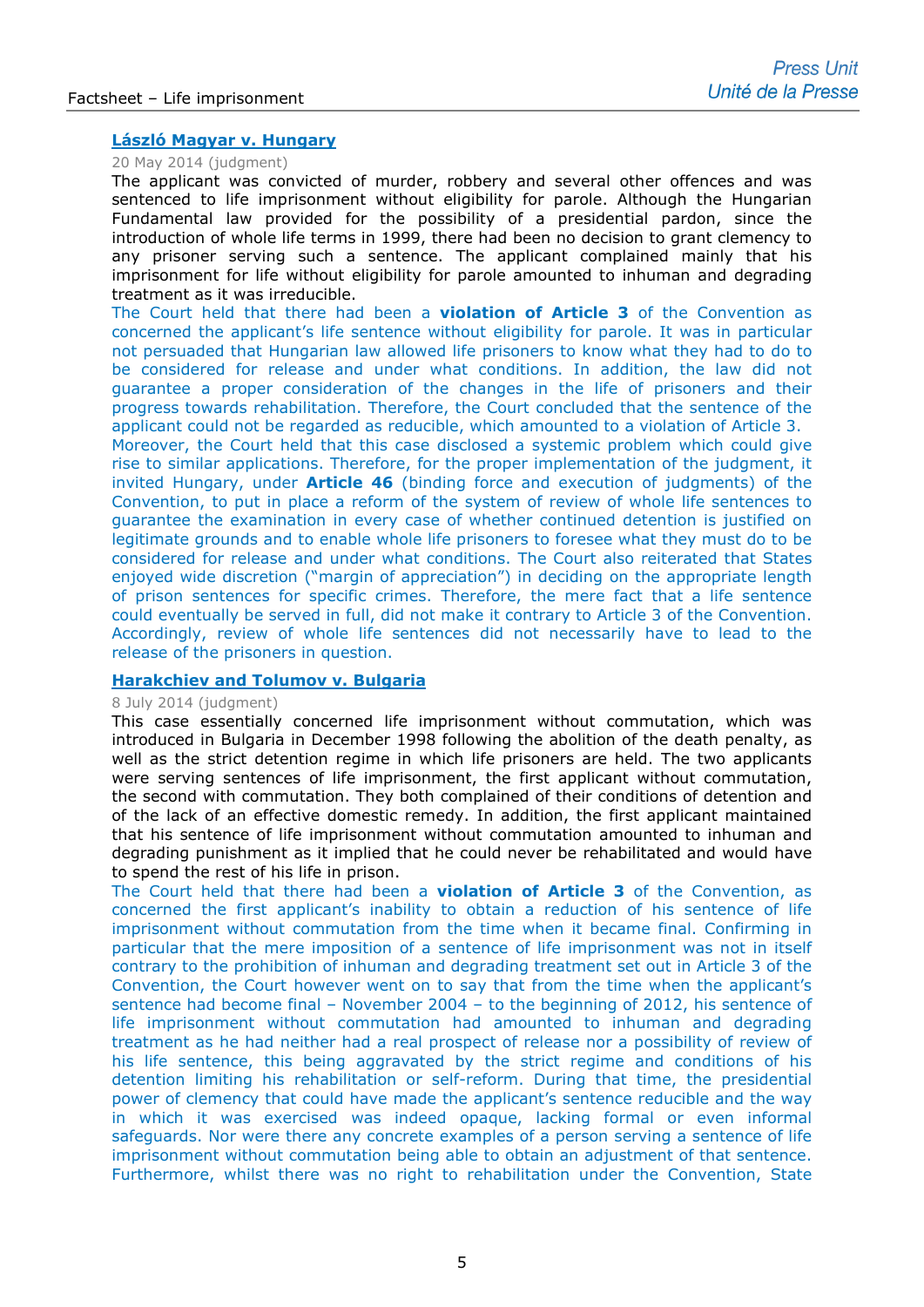authorities were required to give life prisoners a chance, however remote, to someday regain their freedom. For that chance to be genuine and tangible, life prisoners had to be given a proper opportunity to rehabilitate themselves. In that context, although a State had a lot of room for manoeuvre ("wide margin of appreciation") to decide on such things as the regime and conditions of a life prisoner's incarceration, those points could not be considered as a matter of indifference. The Court cautioned, however, that the finding of violation could not be understood as giving the applicant the prospect of imminent release. Lastly, the Court did note though that, following reforms in 2012, the manner in which presidential power of clemency was being exercised was now clear, allowing for the prospect of release or commutation. Since that time, therefore, the applicant's imprisonment without commutation could, at least formally, be regarded as reducible[3](#page-5-0).

*See also*: **[Manolov v. Bulgaria](http://hudoc.echr.coe.int/eng?i=001-147671)**, judgment of 4 November 2014.

## **Čač[ko v. Slovakia](http://hudoc.echr.coe.int/sites/eng/pages/search.aspx?i=001-145711)**

#### 22 July 2014 (judgment)

The applicant in this case alleged that his life sentence without the possibility of release on parole amounted to inhuman and degrading punishment as he saw no prospect of obtaining a presidential pardon or having his sentence commuted. He also maintained that he had not been able to obtain effective judicial review of his life sentence under the national law and practice.

The Court held that there had been **no violation of Article 3** of the Convention. It noted in particular that a judicial review mechanism rendering possible a conditional release of whole-life prisoners in the applicant's position after 25-years of service of their term was introduced in January 2010, a relatively short time after the applicant's conviction and the introduction of the application before the Court in October 2008, and that during a substantial part of that period the applicant continued his attempts to obtain redress before the national courts. The Court also held that there been **no violation of Article 13** (right to an effective remedy) **taken in conjunction with Article 3** of the Convention.

*See also*: **[Koky v. Slovakia](http://hudoc.echr.coe.int/eng?i=001-174468)**, decision on the admissibility of 16 May 2017.

## **[Bodein v. France](http://hudoc.echr.coe.int/eng-press?i=003-4930442-6035902)**

#### 13 November 2014 (judgment)

This case concerned in particular the applicant's sentence to life imprisonment without any possibility of sentence reduction. The applicant alleged that his sentence was contrary to Article 3 of the Convention inasmuch as, in his view, he had been offered no possibility of any kind of sentence adjustment or any form of release measure.

The Court reiterated, in particular, that a life sentence was compatible with Article 3 of the Convention if it was reducible, or in other words if there was a possibility of reviewing the sentence, of which the prisoner had to be apprised of all the terms and conditions at the outset of his or her sentence. In addition, the form of such review, as well as the question of how much of the sentence had to be served before a review could take place, were matters within the States' own margin of appreciation. Lastly, a clear trend was nevertheless emerging in comparative and international law in favour of a mechanism guaranteeing a review of life sentences at the latest 25 years after their imposition. In the present case, the Court held that there had been **no violation of Article 3** of the Convention, finding that French law provided a facility for reviewing life sentences which was sufficient, in the light of the room for manoeuvre ("margin of

<span id="page-5-0"></span><sup>3.</sup> In this case the Court also held that there had been a **violation of Article 3** of the Convention, in respect of both application, on account of the regime and conditions of their detention, and a **violation of Article 13** (right to an effective remedy) of the Convention as concerned the lack of effective domestic remedies. Moreover, under **Article 46** (binding force and execution of judgments) of the Convention, the Court held that to properly implement this judgment Bulgaria should reform, preferably by means of legislation, the legal framework governing the prison regime applicable to persons sentenced to life imprisonment with or without parole by addressing, in particular, the imposition of a highly restrictive prison regime and isolation automatically on all life prisoners.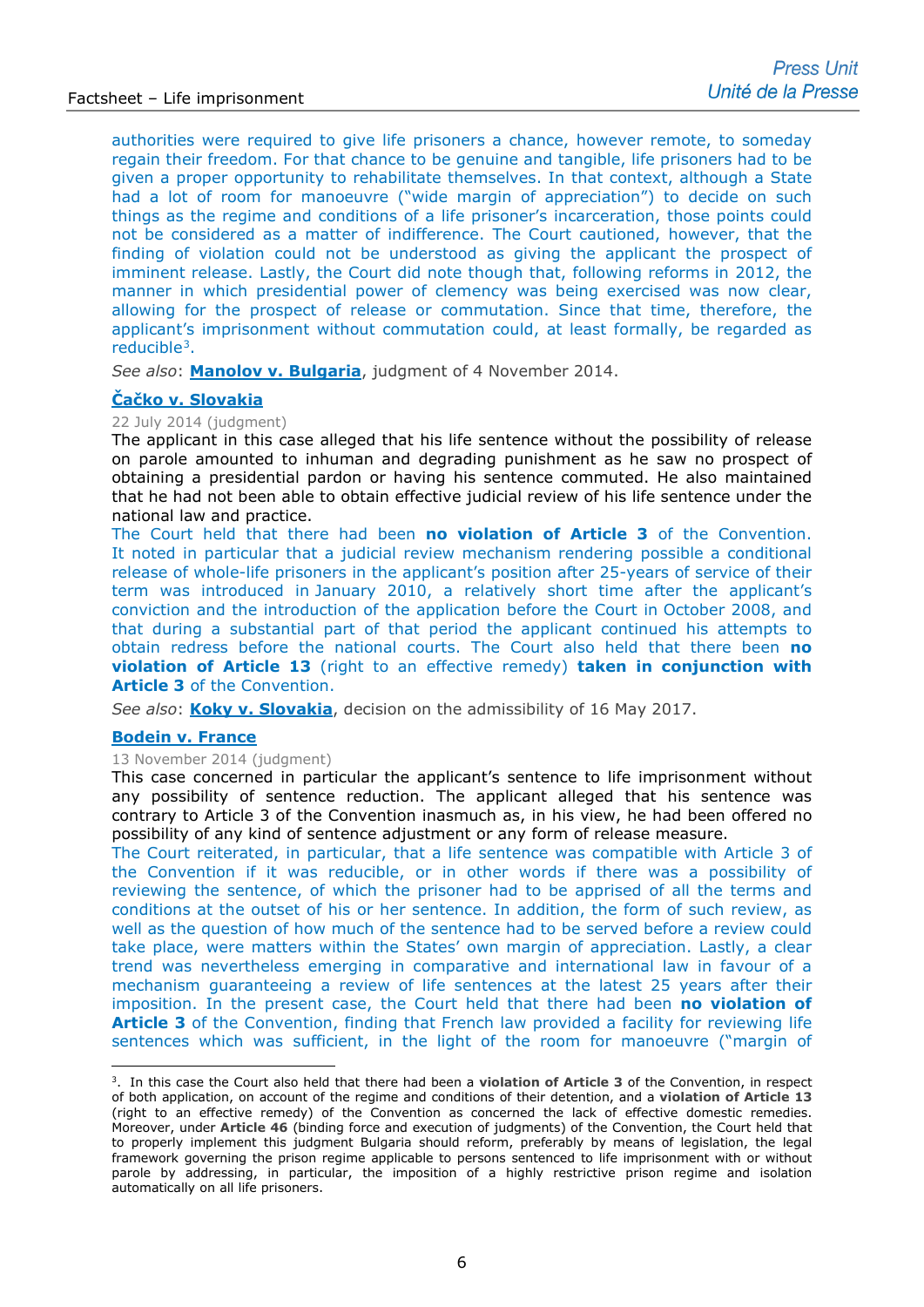appreciation") left to States in in the criminal justice and sentencing fields, to conclude that the sentence imposed on the applicant was reducible for the purposes of Article 3. The Court noted, indeed, that French law provided for judicial review of the convicted person's situation and possible sentence adjustment after 30 years' incarceration. The Court took the view that such review, which was geared to assessing the prisoner's dangerousness and considering how his conduct had changed while he served his sentence, left no uncertainty as to the existence of a "prospect of release" from the outset of the sentence. In the applicant's case, after deducting the period of pre-trial detention, he would become eligible for a review of his sentence in 2034, that is to say 26 years after the Assize Court had sentenced him to life imprisonment, and if appropriate, could be released on parole.

*See also*: **[Vella v. Malta](http://hudoc.echr.coe.int/fre?i=001-199492)**, decision (Committee) of 19 November 2019.

## **[Murray v. the Netherlands](http://hudoc.echr.coe.int/eng-press?i=003-5358647-6688636)**

26 April 2016 (Grand Chamber – judgment)

This case concerned the complaint by a man convicted of murder in 1980, who consecutively served his life sentence on the islands of Curaçao and Aruba (part of the Kingdom of the Netherlands) – until being granted a pardon in 2014 due to his deteriorating health –, about his life sentence without any realistic prospect of release. The applicant – who in the meantime passed away<sup>[4](#page-6-0)</sup> – notably maintained that he was not provided with a special detention regime for prisoners with psychiatric problems. Although a legal mechanism for reviewing life sentences had been introduced shortly after he lodged his application with the Court, he argued that, *de facto*, he had no perspective of being released since he had never been provided with any psychiatric treatment and therefore the risk of his reoffending would continue to be considered too high to be eligible for release.

The Court held that there had been a **violation of Article 3** of the Convention. It underlined in particular that under its case-law States had a large room for manoeuvre ("margin of appreciation") in determining what measures were required in order to give a life prisoner the possibility of rehabilitating himself or herself. However, although the applicant had been assessed, prior to being sentenced to life imprisonment, as requiring treatment, no further assessments had been carried out of the kind of treatment that might be required and could be made available. Consequently, at the time he lodged his application with the Court, any request by him for a pardon was in practice incapable of leading to his release. Therefore his life sentence had not *de facto* been reducible, as required by the Court's case-law under Article 3 of the Convention.

## **[T.P. and A.T. v. Hungary \(nos. 37871/14 and 73986/14\)](http://hudoc.echr.coe.int/eng-press?i=003-5506496-6921796)**

4 October 2016 (judgment)

This case concerned new legislation introduced in Hungary in 2015 for reviewing whole life sentences<sup>5</sup>. The applicants alleged that despite the new legislation, which introduced an automatic review of whole life sentences – via a mandatory pardon procedure – after 40 years, their sentences remained inhuman and degrading as they had no hope of release.

The Court held that there had been a **violation of Article 3** of the Convention. It found in particular that making a prisoner wait 40 years before he or she could expect for the first time to be considered for clemency was too long and that, in any case, there was a lack of sufficient safeguards in the remainder of the procedure provided by the new legislation. The Court was not therefore persuaded that, at the time of its judgment in the case, the applicants' life sentences could be regarded as providing them with the prospect of release or a possibility of review and the legislation was not therefore compatible with Article 3 of the Convention.

<sup>&</sup>lt;sup>4</sup>. Two of his relatives subsequently pursued his case before the Court.

<span id="page-6-1"></span><span id="page-6-0"></span><sup>5.</sup> The legislation was introduced in order to comply with the *László Magyar v. Hungary* judgment of 2014 (see above) in which the Court found that the system for reviewing whole life sentences in Hungary should be reformed.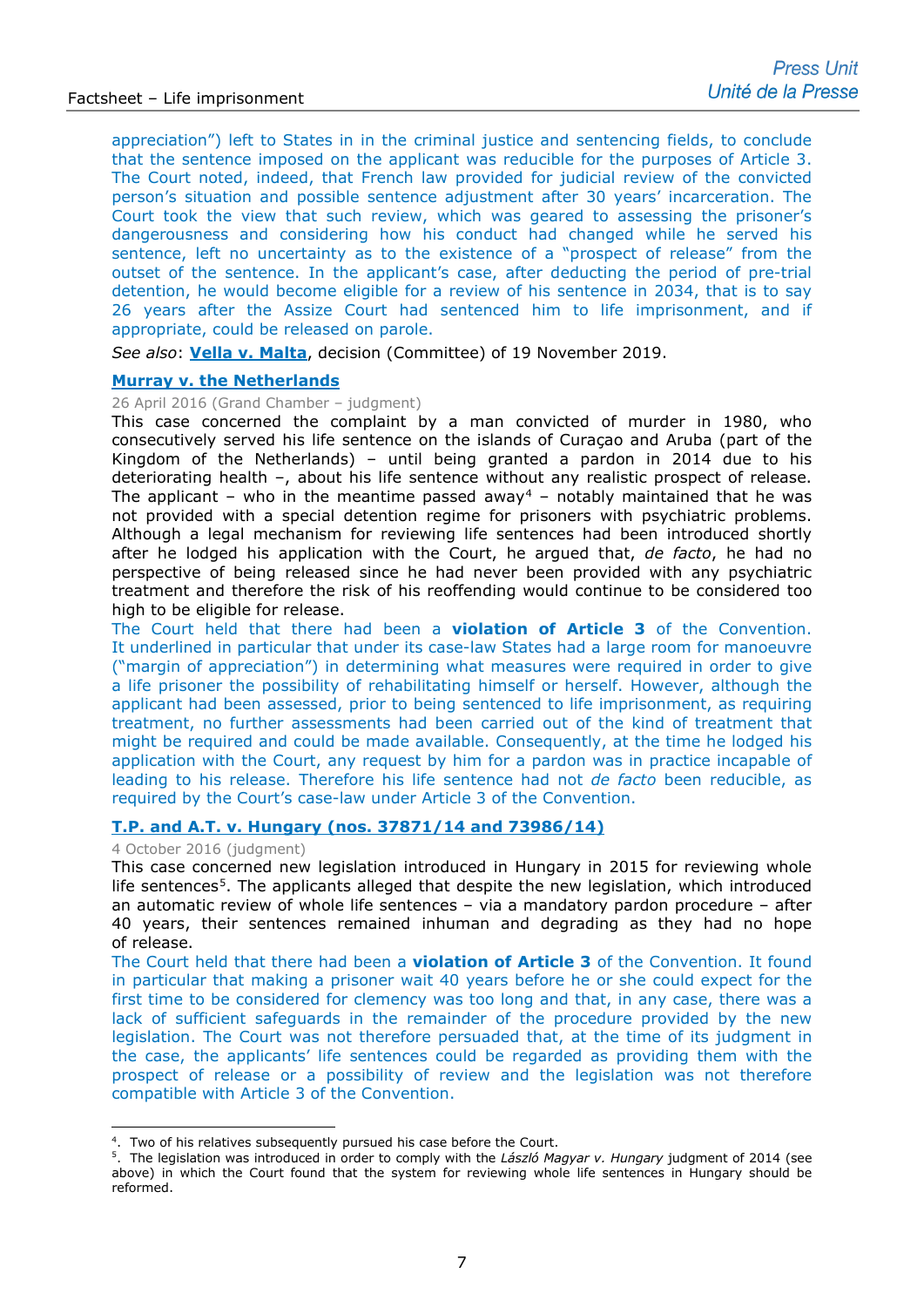*See also*: **[Kruchió and Lehóczki v. Hungary](http://hudoc.echr.coe.int/eng?i=001-200345)**, judgment (Committee) of 14 January 2020; **[Sándor Varga and Others v. Hungary](http://hudoc.echr.coe.int/eng?i=001-210407)**, judgment of 17 June 2021; **[Bancsók](http://hudoc.echr.coe.int/fre-press?i=003-7165483-9721954)**  [and László Magyar \(no. 2\) v. Hungary](http://hudoc.echr.coe.int/fre-press?i=003-7165483-9721954), judgment of 28 October 2021<sup>6</sup>.

## **[Hutchinson v. the United Kingdom](http://hudoc.echr.coe.int/eng-press?i=003-5600221-7075341)**

#### 17 January 2017 (Grand Chamber – judgment)

In 1984 the applicant was convicted of aggravated burglary, rape and three counts of murder, the trial judge sentencing him to a term of life imprisonment with a recommended minimum tariff of 18 years. In 1994 the Secretary of State informed the applicant that he had decided to impose a whole life term and, in May 2008, the High Court found that there was no reason for deviating from this decision given the seriousness of the offences committed. The applicant's appeal was dismissed by the Court of Appeal in October 2008. Before the European Court, he alleged that his whole life sentence amounted to inhuman and degrading treatment as he had no hope of release.

The Grand Chamber held that there had been **no violation of Article 3** of the Convention. It reiterated in particular that the Convention did not prohibit the imposition of a life sentence on those convicted of especially serious crimes, such as murder. However, to be compatible with the Convention there had to be both a prospect of release for the prisoner and a possibility of review of their sentence. In the present case, the Grand Chamber considered that the UK courts had dispelled the lack of clarity in the domestic law on the review of life sentences. The discrepancy identified in in the *Vinter and Others* judgment of 9 July 2013 (see above) between the law and the published official UK policy had notably been resolved by the UK Court of Appeal in a ruling affirming the statutory duty of the Secretary of State for Justice to exercise the power of release for life prisoners in such a way that it was compatible with the Convention. In addition, the Court of Appeal had brought clarification as regards the scope and grounds of the review by the Secretary of State, the manner in which it should be conducted, as well as the duty of the Secretary of State to release a whole life prisoner where continued detention could no longer be justified. The Grand Chamber also highlighted the important role of the Human Rights Act, pointing out that any criticism of the domestic system on the review of whole life sentences was countered by the HRA as it required that the power of release be exercised and that the relevant legislation be interpreted and applied in a Convention-compliant way. The Grand Chamber therefore concluded that whole life sentences in the United Kingdom could now be regarded as compatible with Article 3 of the Convention.

## **[Matiošaitis and Others v. Lithuania](http://hudoc.echr.coe.int/eng?i=002-11522)**

#### 23 May 2017 (judgment)

The applicants, who have all been sentenced to life imprisonment, claimed in particular that there was no realistic prospect of their sentences being commuted, and that they were therefore imprisoned with no prospect of release. They complained that this punishment amounted to treatment which was in violation of Article 3 of the Convention. The Court held that there had been a **violation of Article 3** of the Convention in respect of six of the applicants, finding in particular that, at the time of the present judgment, the applicants' life sentences could not be regarded as reducible for the purposes of Article 3. As to the two other applicants, the Court decided to strike their applications out of its list of cases, under Article 37 (striking out applications) of the Convention, as the circumstances lead to the conclusion that they did not intend to pursue their application.

## **[Petukhov v. Ukraine \(no. 2\)](http://hudoc.echr.coe.int/eng-press?i=003-6352367-8314795)**

12 March 2019 (Chamber judgment)

This case mainly concerned a prisoner's complaint that Ukrainian law did not provide for release on parole for life prisoners. The applicant, who had been serving a life sentence

<span id="page-7-0"></span> $6.$  This judgment will become final in the circumstances set out in Article 44 § 2 (final judgments) of the [European Convention on Human Rights.](http://www.echr.coe.int/Documents/Convention_ENG.pdf)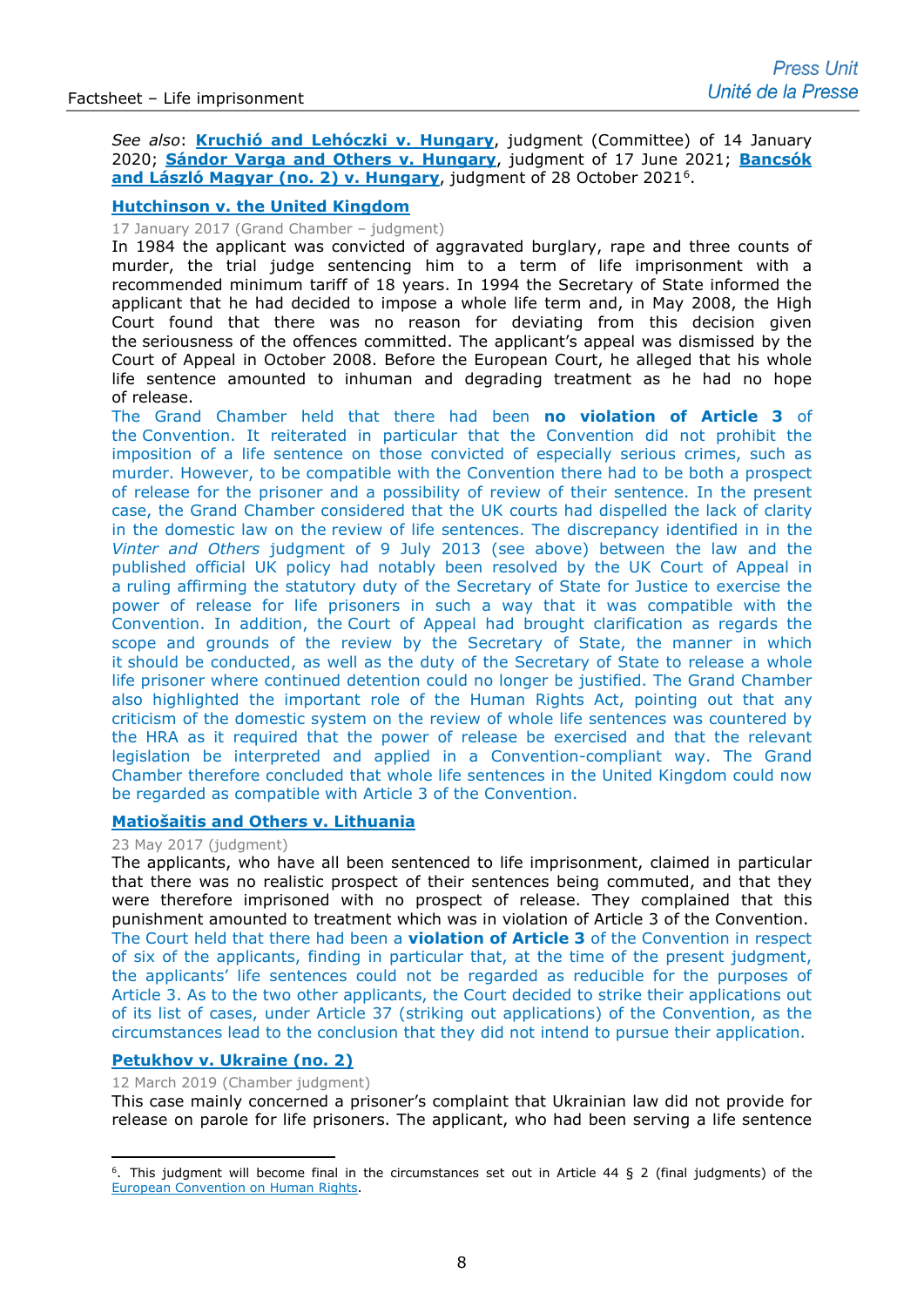since 2004, submitted that the only possibility for him to be released was through a procedure of presidential clemency. He alleged that, under that procedure, it was not clear what life prisoners had to do to be considered for release and under what conditions.

The Court held that there had been a **violation of Article 3** of the Convention because the applicant had no prospect of release from or possibility of review of his life sentence. In particular, presidential clemency, the only procedure for mitigating life sentences in Ukraine, was not clearly formulated, nor did it have adequate procedural guarantees against abuse. Furthermore, life prisoners' conditions of detention in Ukraine made it impossible for them to progress towards rehabilitation and for the authorities to therefore carry out a genuine review of their sentence. Moreover, given the systemic nature of the problem, the Court held under **Article 46** (binding force and execution of judgments) of the Convention that Ukraine should reform its system of reviewing whole-life sentences by examining in every case whether continued detention was justified and by enabling whole-life prisoners to foresee what they had to do to be considered for release and under what conditions.

## **[Marcello Viola v. Italy \(no. 2\)](http://hudoc.echr.coe.int/eng-press?i=003-6430185-8455363)**

#### 13 June 2019 (Chamber judgment)

The applicant, who was involved in a series of incidents between two rival Mafia clans from the mid-1980s until 1996, complained in particular that his life sentence was irreducible and afforded him no prospect of release on licence.

The Court held that there had been a **violation of Article 3** of the Convention. It reiterated in particular that human dignity lay at the very essence of the Convention system and that it was impermissible to deprive persons of their freedom without striving towards their rehabilitation and providing them with the chance to regain that freedom at some future date. Thus, the Court considered that the sentence of life imprisonment imposed on the applicant under section 4 bis of the Prison Administration Act (*ergastolo ostativo*) restricted his prospects for release and the possibility of review of his sentence to an excessive degree. Accordingly, his sentence could not be regarded as reducible for the purposes of Article 3 of the Convention. Under **Article 46** (binding force and execution of judgments) of the Convention, the Court further noted that the Contracting States enjoyed a wide margin of appreciation in deciding on the appropriate length of prison sentences, and that the mere fact that a life sentence might in practice be served in full did not mean that it was irreducible. Consequently, the possibility of review of life sentences entailed the possibility for the convicted person to apply for release but not necessarily to be released if he or she continued to pose a danger to society.

#### **[Dardanskiš v. Lithuania and 15 other applications](http://hudoc.echr.coe.int/eng-press?i=003-6457235-8502712)**

18 June 2019 (decision on the admissibility)

The applicants, who had all been sentenced to life imprisonment and were serving their sentences in Lithuania, all complained that, at the time they had brought their applications, Lithuanian law had not been amended to bring it in line with the European Court's case-law on life imprisonment. They submitted that their imprisonment for life amounted to inhuman and degrading treatment as they had no hope of release.

The Court **decided to strike the applications out of its list of cases**, pursuant to Article 37 (striking out applications) of the Convention, finding that the life-sentence commutation procedure and its requirements, as very recently adopted by the Lithuanian authorities<sup>[7](#page-8-0)</sup>, constituted an adequate and sufficient remedy for the applicants' complaint. It concluded that the matter giving rise to the complaint could therefore now be

<span id="page-8-0"></span> $7.$  In March 2019 legislative changes regarding life prisoners were made to Lithuanian law, allowing a life sentence to be changed to a fixed-term sentence and the prisoner concerned to be released on parole. The legislation also set out the procedure to be used in order to amend sentences, as well as the criteria that a life prisoner has to meet in order to qualify. The explanatory report noted that the criteria to be met were strict, and only persons who had achieved a "considerable improvement" in respect of all the criteria could have his or her life sentence changed to a fixed-term sentence.